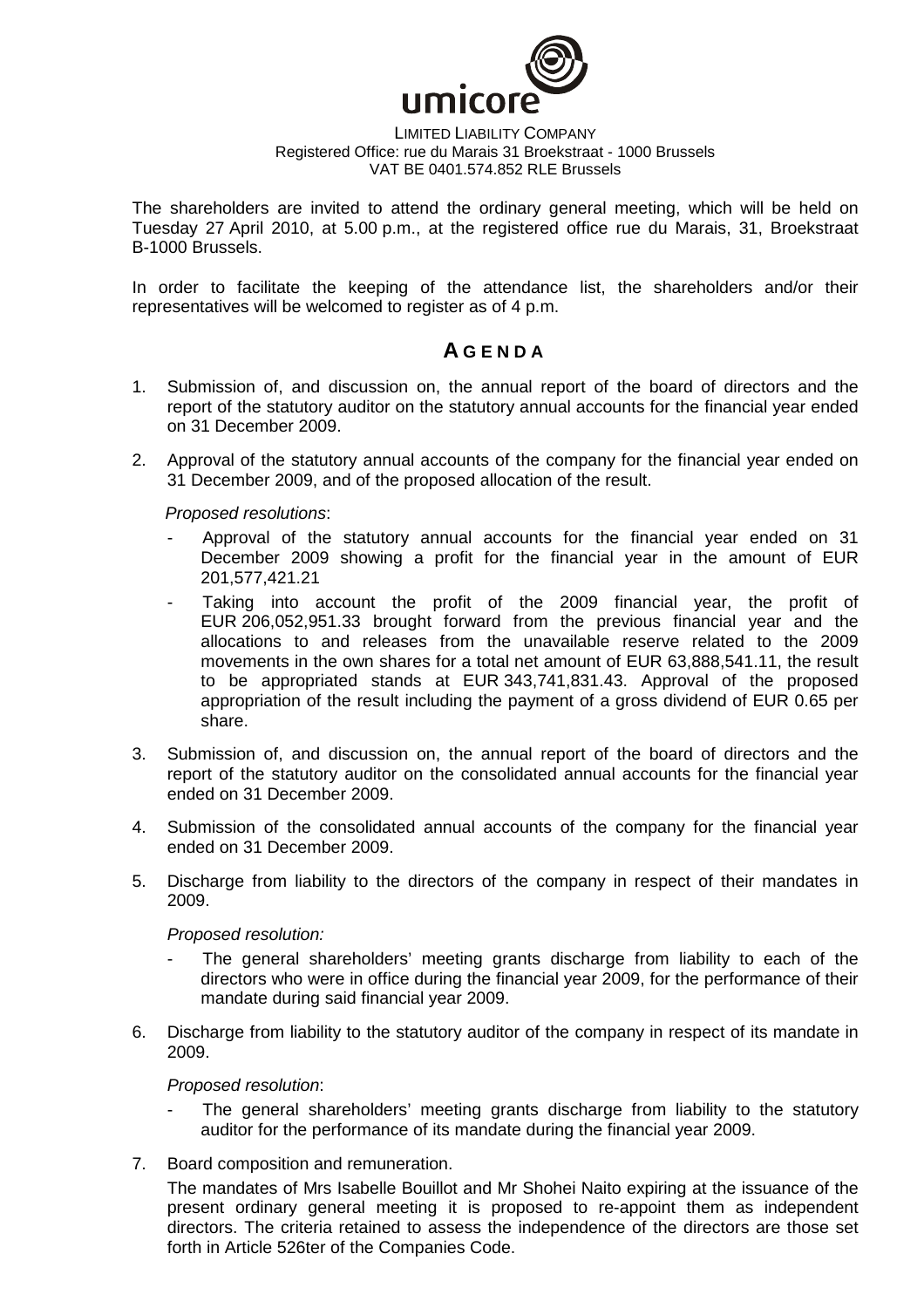Proposed resolutions:

- Re-election of Mrs Isabelle Bouillot as Independent Director for a period of three years expiring at the 2013 ordinary general meeting.
- Re-election of Mr Shohei Naito as Independent Director for a period of three years expiring at the 2013 ordinary general meeting.
- Approval of the board's remuneration proposed for the 2010 financial year constituting a fixed fee for a global amount of EUR 200,000 and a fee per attended meeting of EUR 5,000 for the Chairman and EUR 2,500 for the Directors.

## **Conditions for admission to the ordinary general meeting:**

Pursuant to article 536 of the Belgian Companies Code and to article 17 d) of the articles of association, and as a derogation of the conditions set forth in a) to c) of said article 17, the board of directors has decided that the shareholders will be admitted to, and can vote at, the general meeting if the company can determine, on the basis of the evidence submitted in accordance with the procedure described below, that they were holding **on Tuesday 20 April 2010**, at midnight (Belgian time) (the "**Record Date**"), the shares of which they intend to exercise the voting rights at the shareholders meeting.

In order to establish towards Umicore that they hold their shares on the Record Date, the shareholders must proceed as follows:

#### **For holders of registered shares**:

A confirmation of the number of shares for which they want their shareholding to be established on the Record Date, must reach Umicore **at the latest on Tuesday 20 April 2010 at midnight** (Belgian time)

By fax: +32 2 227 79 13

Or by e-mail: bjorn.dejonghe@umicore.com or baudouin.caeymaex@umicore.com

The holding of the shares on the Record Date will be assessed by UMICORE on the basis of the entries in the book of registered shares.

# **For holders of printed bearer shares (Umicore shares existing before the share split: ISIN BE0003626372)**

Holders of **printed bearer shares** must physically deposit the number of shares for which they want their shareholding to be established on the Record Date in a Belgian branch of one of the banks listed below, **at the latest on Tuesday 20 April 2010**, before the close of business at such branch.

The holding of the shares on the Record Date will be established on the basis of a confirmation of the deposit sent to Umicore by the relevant bank.

**We would particularly like to draw your attention to the fact that since 1st January 2008, pursuant to the Belgian Law relating to the abolishment of bearer shares, the deposit of any printed bearer shares with a financial institution by a shareholder in view of participating in a general meeting causes the automatic dematerialisation of his/her bearer shares and their registration in a dematerialised deposit account with said financial institution. It is no longer possible to deliver back printed bearer shares to shareholders if those shares have been deposited with a financial institution.** 

**The number of dematerialised shares registered in the deposit account will take into account the split of the shares by a factor of five decided by the extraordinary general meeting of shareholders held on 5 February 2008.**